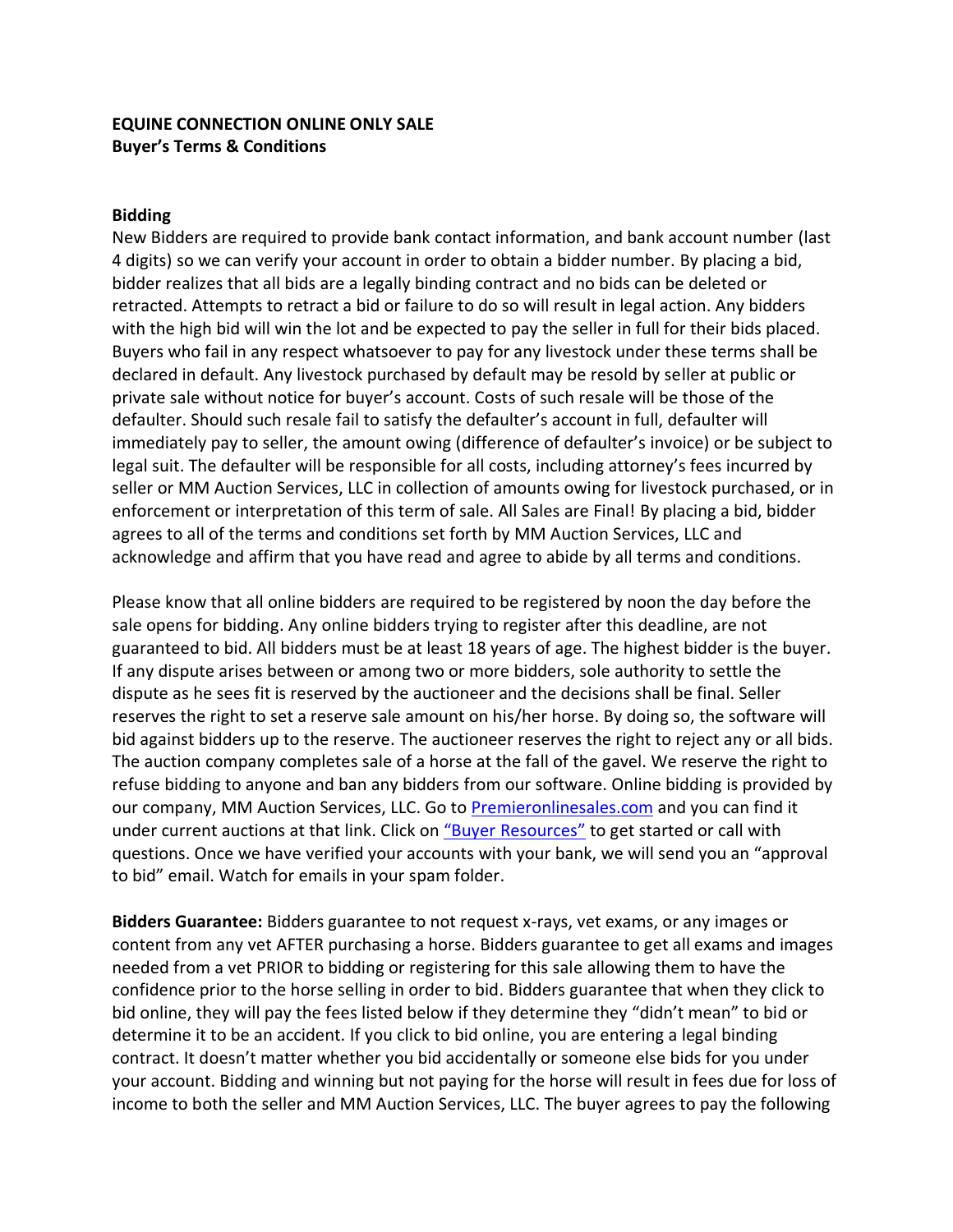fees in full and due to MM Auction Services, LLC and the seller within 24 hours of auction ending or \$100/day late fee will applied for both MM Auction Services & the seller & will be included on the final invoice:

- o 8% of the determined sale price to MM Auction Services for loss of income & distress
- $\circ$  2% of the determined sale price to MM Auction Services for pain & distress
- o \$100 registration fee to the seller for loss of income & distress
- o \$500 advertising fees to the seller for loss of income & distress
- o \$10,000 training fees to the seller for loss of income & distress
- $\circ$  OR the full price of the horse which bidder determines when bidding

## **Payment**

Payment in full is required to be made to the seller of an animal in any Equine Connection Online Only Sales within 24 hours by wire transfer only. Seller is required to contact the buyer immediately following the sale. Seller will provide wiring instructions via email to the buyer. MM Auction Services will be emailing an invoice to the buyers so they know the total sale amount due to the seller. MM Auction Services is a pass-through agency and does not hold collect any funds or hold funds for guarantees, returns or refunds of monies paid on animals purchased at auction from the seller.

## **Private Sales**

Absolutely no private sales leading up to or following the sale. All animals registered to the online auction are required to sell online. Any animals not meeting their reserve but selling within 48 hours of the online sale closing are required to report it to the office and pay an 8% software fee. We will leave it up to the integrity of the seller to make sure this happens so the seller will be welcome to sell at any of our future sales.

# **Paperwork**

- **Negative Coggins**  Sellers are required to have a current 6 months coggins on all animals sold and send with the buyer once horse is picked up and paid for in full.
- **Health Inspection**  Seller agrees to get a health inspection within 48 hours of the animal selling with new buyer name and address listed.
- **Brand Inspection**  Seller agrees if they are from a brand inspection state to get a brand inspection within 48 hours of the animal selling with new buyer listed on the brand inspection.
- **Registration Papers**  Seller agrees to have the original registration papers including a signed transfer ready to send with the animal to the new buyer.

# **Reserve**

Seller reserves the right to include their reserve price (if they have one) when registering their animal to the bidding platform. Buyer understands the software will bid against bidders up to the seller's reserve price or the animal will not sell.

# **Shipping**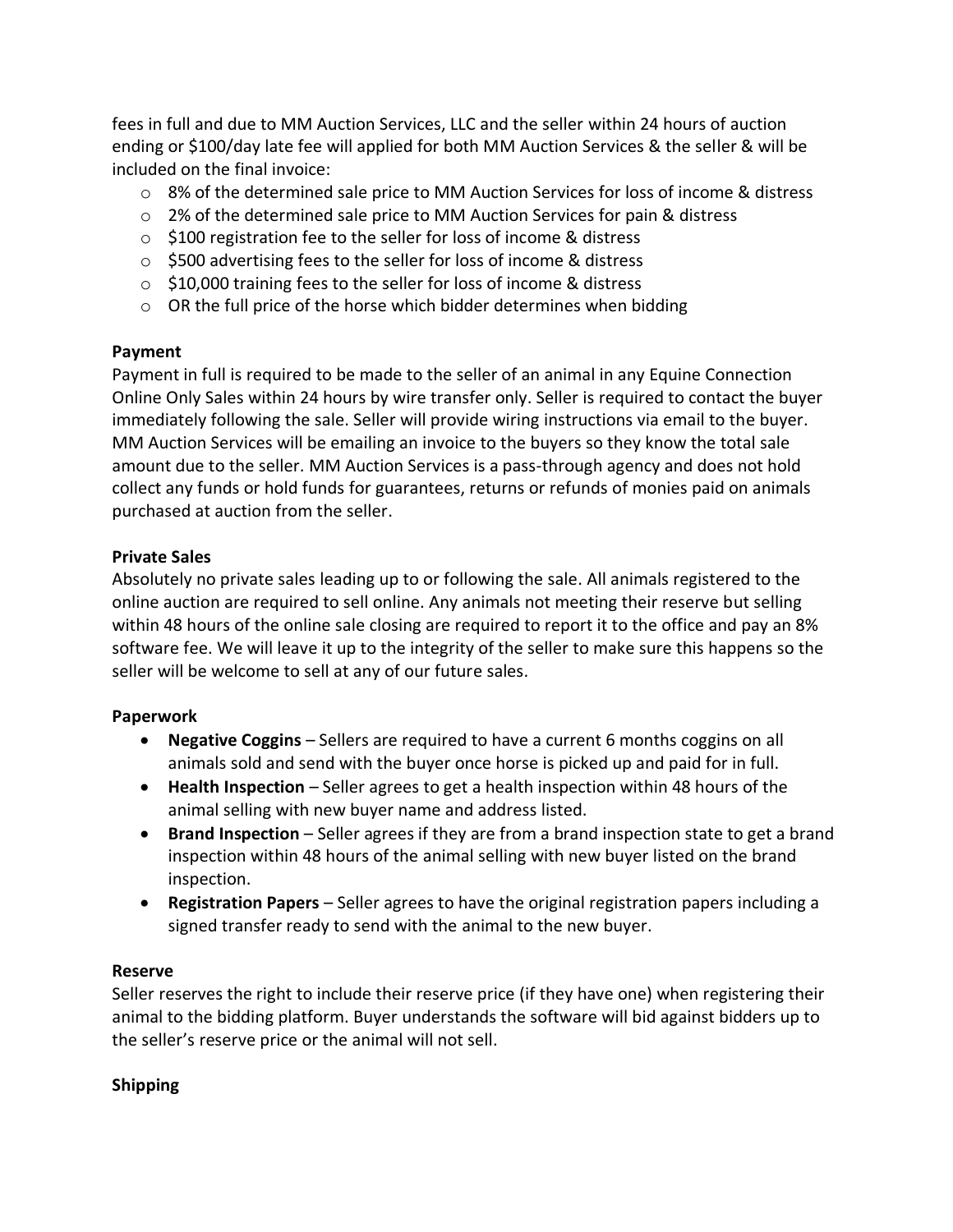All sellers are required to have shipping options available for the buyers. Be prepared to offer shipping names and numbers to the buyers. Sellers can also transport their horses to the new buyers for an additional fee. Note: shipping expenses are not included in the sale price of the animal. A great resource for equine transportation is Branded A Equine. Their contact information is Tonya  $\omega$  (405) 780-2443 or email brandedaequine  $\omega$ gmail.com. MM Auction Services is not responsible for making transport arrangements but can help with options. It's the buyers responsibility to finalize transportation for their new horse and pay for that separately.

#### **Insurance**

We highly recommend that all sellers encourage the buyer to purchase equine insurance from the time they purchase the animal. Buyer understands that the seller is no longer reliable for any injuries or sickness the animal may incur from the time of sale to arriving at the new buyer's place of residence. A great resource for equine insurance is Ingram Insurance. Contact information is Jenifer @ (877) 437-0300 or email [jenifer@ingraminsuranceagency.com.](mailto:jenifer@ingraminsuranceagency.com)

## **Care & Pick-Up**

Buyer assumes full ownership and responsibility of the animal from the time it is sold. Seller is required to care for the animal for a maximum of 5 days until transportation is arranged for pickup. Seller has the right to charge a daily feeding and care fee for every day after bidding closes and charge more daily after the 5 day maximum. All fees are subject to the sellers discretion and are retrieved by the seller.

#### **Seller's Guarantee**

Seller consents to list any cosmetic blemishes that do not affect the animal's soundness (scars, chewed tail, cinch sores, bumps, pregnant, etc.) in the description of the animal. All animals selling are willing to provide a Pre-purchase exam for buyer's veterinarians to view prior to sale day in order for the buyer to make their own judgements of whether to purchase the animal or not. Seller understands and agrees that MM Auction Services is not responsible to perform any inspection or to independently confirm or verify the soundness of Seller's animal. Seller understands and agrees that MM Auction Services LLC is unaware of the condition of Seller's animal, and therefore is relying solely upon representations made by Seller regarding the condition of the animal and that the animal is sound in order to advertise and market the stated condition of the Seller's animal before and during the sale. This soundness guarantee is between buyer and seller only and does not include any other persons, and Seller agrees to indemnify, release and hold harmless MM Auction Services LLC, Premier Online Sales, and Colby or Codi Gines to and from any claims, liability or damages which may be asserted by buyer of the animal on account of any breach of warranty, breach of promise or alleged misrepresentation. All soundness guarantees do not apply to or include any time period following the sale including transportation. Buyers are encouraged to purchase insurance to protect their investments. Shall any soundness disputes arise; the buyer must contact the seller and settlement of the dispute shall be exclusively between the two of them. If the animal is determined not to have the alleged defect, the sale of said animal is valid and enforceable and buyer assumes all costs of examination, treatment, and sale purchase price. Soundness does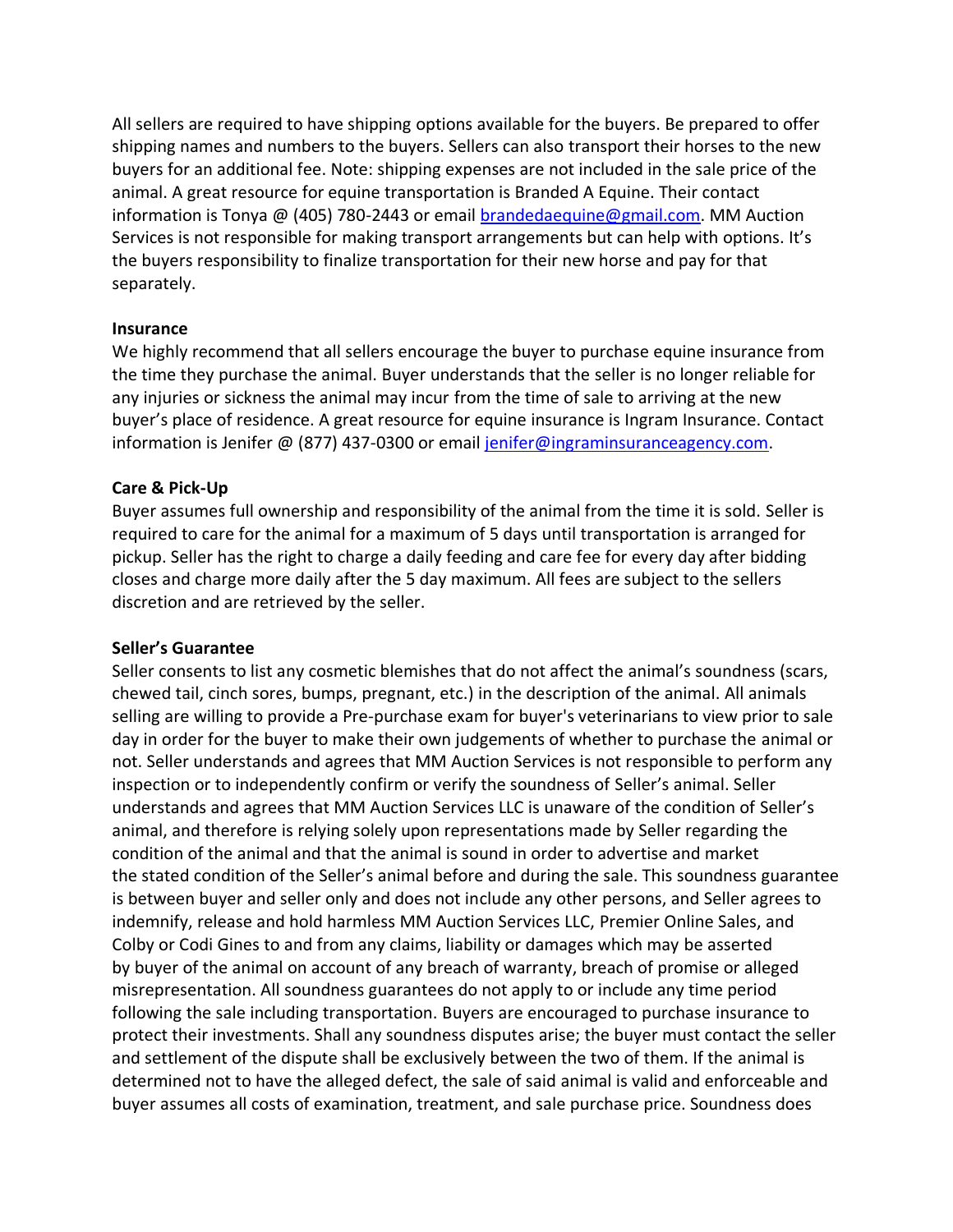not guarantee pass of an examination by any vet or seller following the sale. Buyers are to ride and visit the animal before the sale giving them confidence they need to bid come sale day. If they want additional x-rays, they need to have them completed before the sale at their own expense. Solely, the seller of each animal represents and warrants to the buyer, Colby & Codi Gines, Premier Online Sales, and MM Auction Services LLC to include but not limited to the following:

- Title of the animal, free from all claims of ownership
- Sound of limb, eyes, and wind unless stated otherwise
- Be exactly what they represent them to be.

By registering an animal for online bidding to MM Auction Services, LLC DBA Premier Online Sales, Seller grants MM Auction Services the EXCLUSIVE RIGHT TO SELL the animal through online bidding subject to the above provisions and agrees to all terms and conditions. MM Auction Services does NOT allow substitutions or replacements once an animal has been registered, entered online, or after registration/advertising fees are paid. Seller agrees to not privately sell the animal. To withdraw your original registered animal from Premier Online Sales, it must be injured or sick, provide a vet release, and submit injury/sick videos to waive the scratched/no show fee.

# **Pre-purchase Soundness Exam & Images**

Consignors are highly recommended to provide a pre-purchase soundness exam including images. X-rays recommended are AP and Lateral radiographs of the navicular as well as Skyline Navicular views.

- Buyers understand that if they want any additional images not offered of horses or a pre-purchase exam of their own, they will have those done BEFORE the sale at buyer's expense.
- Pre-purchase exam should include but is not limited to 6 images listed above and a full [veterinarian soundness examination](https://www.premierhorsesales.com/wp-content/uploads/2021/03/VetCertOfExam.pdf) plus any other x-rays deemed necessary by the veterinarian.
- Consignors are required to email all images and exam to us no later than before the sale starts closing. Images and exam will be posted on individual horses online bidding profile.
- The deposit and inspection of X-rays, and access to view them are subject to our Prepurchase exam Terms & Conditions listed on our website. All buyers accept the Prepurchase exam terms and conditions when accepting these terms and bidding at sale.
- Each buyer is encouraged to instruct their registered veterinarian to inspect the X-rays for each Lot and physically inspect each Lot prior to the purchase thereof. As provided in the Standard Conditions of Sale contained in the Sales Terms & Conditions on our website, each Lot purchased is purchased, at the fall of the hammer, with all defects and deficiencies, latent and patent, subject to the exceptions set out in the said Standard Terms and Conditions of Sale, or, announced prior to the sale of a Lot. The Buyer acknowledges that it is his/her sole responsibility to determine the quality, accuracy and completeness of the Pre-purchase Exam and to obtain independent advice with respect thereto from a registered veterinarian.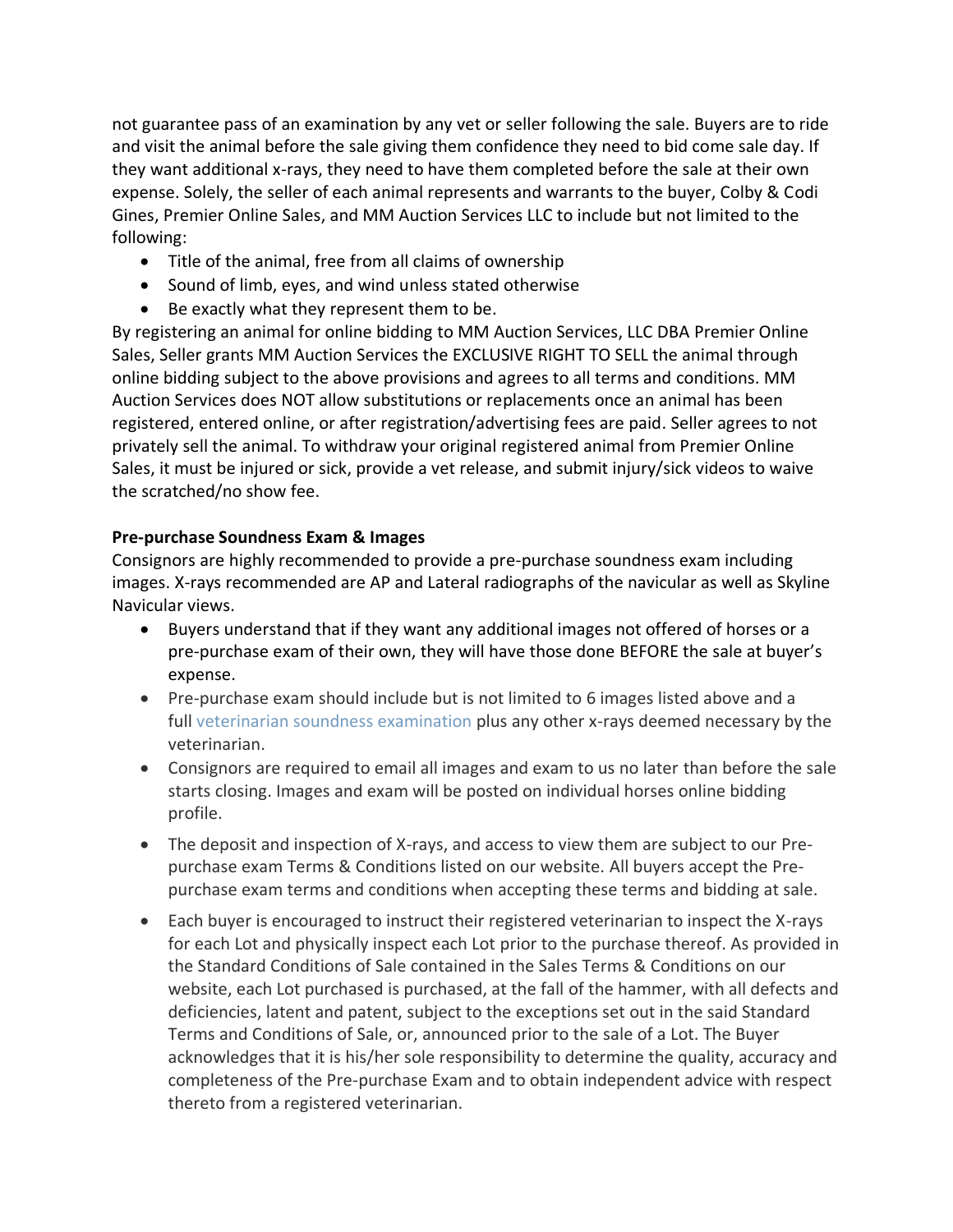#### **Buyers Fees**

- No Buyer's Premium
- Taxes and fees if any, are the responsibility of the seller depending on what state they sell and collect payment from.

#### **Warranty**

There is no implied warranty made by auctioneer or Sale Company as to the merchantability or fitness for a particular purpose of any animal in the sale. The seller is the responsible party for all representations, warranties, and guarantees expressed or implied concerning the condition of any animal. The sellers agree to hold MM Auction Services LLC, Colby & Codi Gines, & Premier Online Sales harmless from all loss, cost and expense arising from illness, injury or death of such animal, or loss or damage to property, and injury or death of persons, caused by themselves, their agents, or employees, or by the animal, subsequent to the time of purchase.

#### **Liability**

Buyers, sellers, and spectators are cautioned to exercise care if they choose to try the animals prior, during, or after the sale of said animals. Buyers, sellers, and spectators are cautioned to enter premises at their own risk according to the laws of the State in which the animals reside. Neither the owners nor any other persons connected with this sale assume any liability, legal or otherwise, for accidents to persons or property, before, during, or after the sale. Colby & Codi Gines, Premier Online Sales, MM Auction Services, LLC; its principals, directors, officers, agents, employees and volunteers, and each and every landowner, municipal and/or government agency upon whose property this activity is conducted, shall not be liable for injuries sustained by anyone prior, during, or after the online sale. MM Auction Services, LLC & its associates act as AGENTS ONLY by providing the bidding software and are not responsible for buyer/seller error or misunderstanding. All guarantees are strictly between the buyer and seller. All information distributed is provided by the seller and MM Auction Services is not liable for any misprints or distribution and advertising of said information. All animals are sold "AS IS, WHERE IS". In further consideration of registering an animal for online bidding, I agree to indemnify and defend, MM Auction Services, LLC DBA Premier Online Sales, Colby & Codi Gines, their agents and associates, from all injury, loss of equipment, loss of animal or damages to myself, my animals or damages or injury to others lien property from my animals, by entering this animal for online bidding whether by negligence, breach of warranty, or any misrepresentation which is alleged to have been made about the soundness of any animal sold through online bidding. If any claim or dispute is asserted or arises over the sale or registration animal for online bidding of any lot or animal sold at auction, it is agreed that venue for any dispute shall be resolved exclusively in the courts in the State of Wyoming, and that Wyoming law shall control this transaction or any claims or disputes which arise direct or indirectly out of this transaction in all respects. I verify that all photos submitted to MM Auction Services LLC have full permission to be used for advertising and are free and clear from all photography copyright laws. The undersigned by executing this instrument delivers said property to MM Auction Services LLC and declares themselves owner or legal agent and authorizes the sale thereof at public online auction for his/her account according to its usual custom and represents the registered animal